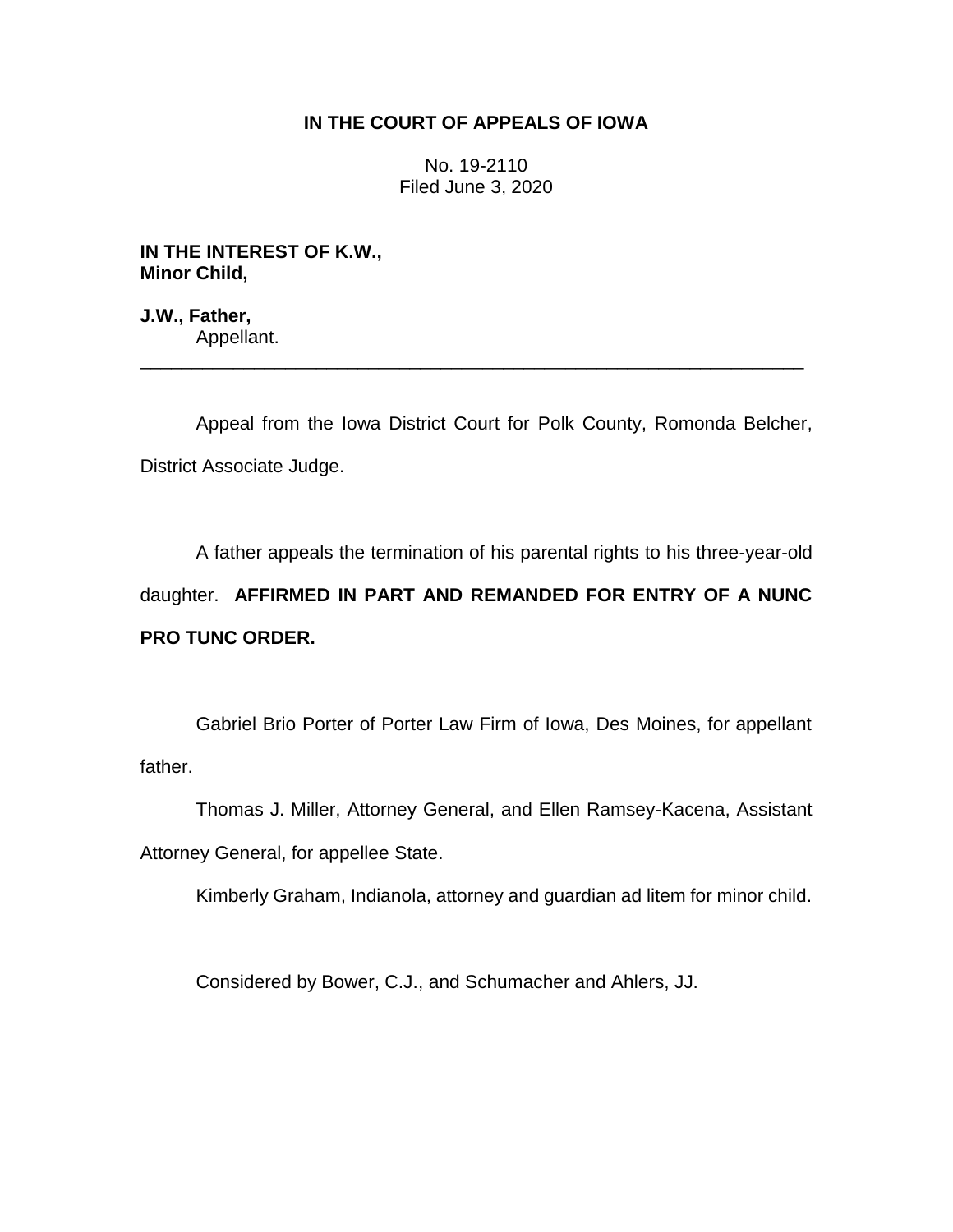## **SCHUMACHER, Judge.**

 $\overline{a}$ 

J.W., a father, appeals the district court's order terminating his parental rights to his daughter, K.W., born in 2016.<sup>1</sup> Appellate review of termination proceedings is de novo. *In re W.G.*, 349 N.W.2d 487, 491 (Iowa 1984). We give weight to the findings of fact of the juvenile court, especially when considering the credibility of witnesses, but we are not bound by those determinations. *Id.* at 491– 92. The primary concern in termination proceedings is the best interest of the child.

Iowa R. App. P. 6.904(3)(o); *In re Dameron*, 306 N.W.2d 743, 745 (Iowa 1981).

We look to the child's long-range as well as immediate interests. We consider what the future holds for the child if returned to his or her parents. Insight for this determination can be gained from evidence of the parent's past performance, for that performance may be indicative of the quality of the future care the parent is capable of providing. Our statutory termination provisions are preventative as well as remedial. They are designed to prevent probable harm to a child.

*In re C.M.W.*, 503 N.W.2d 874, 875 (Iowa Ct. App. 1993) (quoting *In re R.M.*, 431 N.W.2d 196, 199 (Iowa Ct. App. 1988)).

J.W.'s rights were terminated pursuant to Iowa Code section 232.116(1)(h)  $(2019).<sup>2</sup>$  J.W. does not contest that the statutory elements of section 232.116(1)(h) have been proved but rather argues that termination is not in the child's best interest under section 232.116(2), considerations in section 232.116(3) should prevent termination, and the juvenile court violated his due process rights as the

 $1$  The mother's rights were also terminated as to K.W; however, the mother does not appeal.

 $2$  A parent's rights can be terminated under this provision if the child is three or younger, adjudicated a child in need of assistance, removed from home for six of the last twelve months, and cannot be returned home at the time of the termination hearing.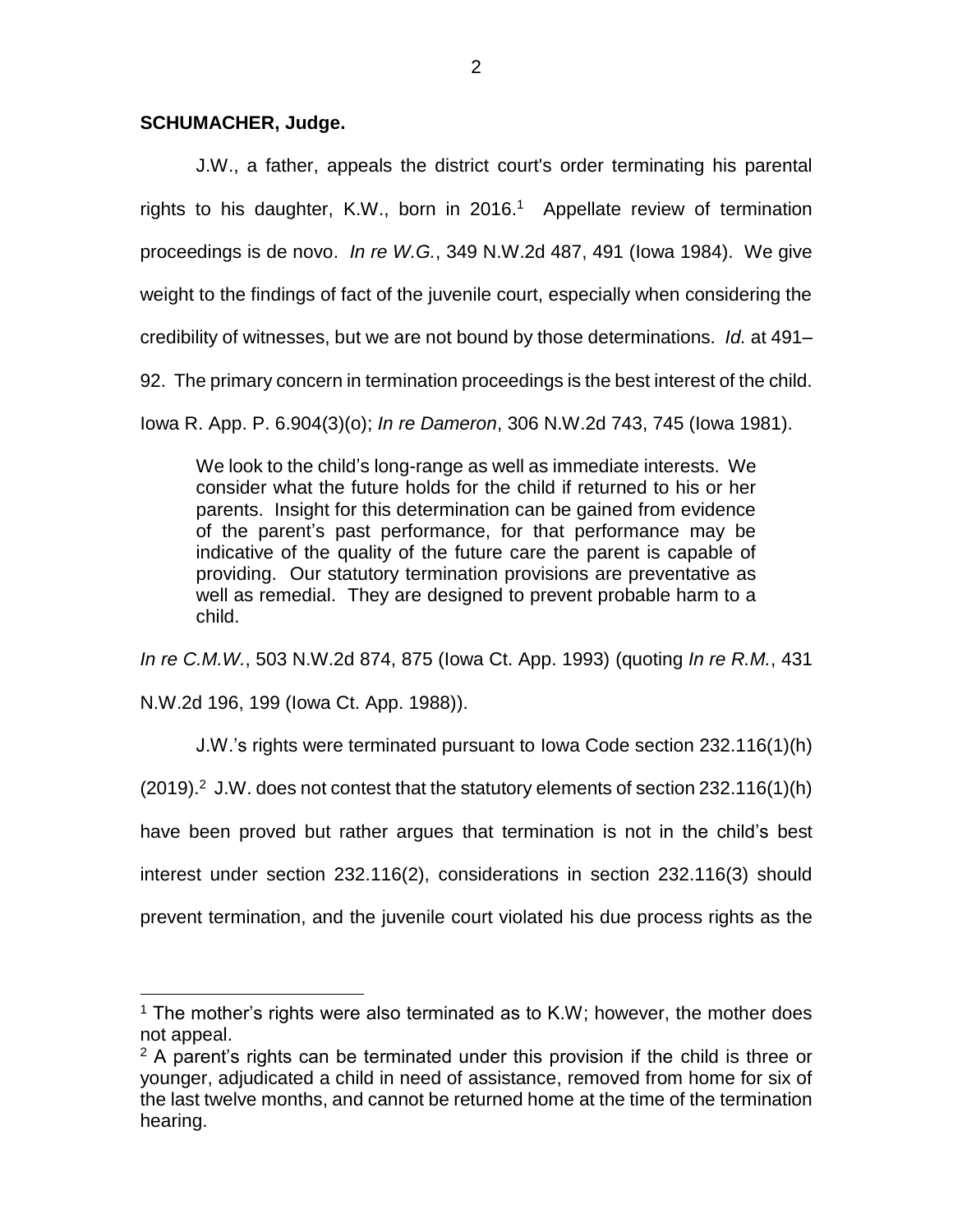termination order is dated prior to the date the termination hearing was held. Because the father does not contest the statutory elements of section 232.116(1), we affirm the district court's findings as to the ground supporting termination. We turn to the three issues raised by the father.

K.W. came to the attention of the Iowa Department of Human Services in August 2017 due to domestic violence between her parents. She was removed from parental custody at that time. K.W. tested positive for an illegal substance, marijuana, at the time of her birth in September 2016, but she was not removed from parental custody as a result of that positive drug test. K.W. was subsequently adjudicated as a child in need of assistance under Iowa Code section 232.96 in October 2017.

At the time of the dispositional hearing, the father was incarcerated for violation of a no-contact order concerning the mother and had pled guilty to a charge of arson, also involving the child's mother. He was released from custody in February 2018. K.W. was returned to her mother's custody in February 2018, and for a period, the parents appeared to making progress, so much to the extent that the district court scheduled a bridge order hearing for October 2018.<sup>3</sup> However, that hearing was cancelled, and by November 2018, K.W. was placed with her paternal grandfather pursuant to a safety plan due to a lack of housing for the mother, domestic violence, and mental-health concerns of the father, including suicidal ideation. K.W. was formally removed from parental custody for a second

 $\overline{a}$ 

<sup>&</sup>lt;sup>3</sup> "The juvenile court may close a child in need of assistance case by transferring jurisdiction over the child's custody, physical care, and visitation to the district court through a bridge order," provided certain criteria are met. Iowa Code § 232.103A.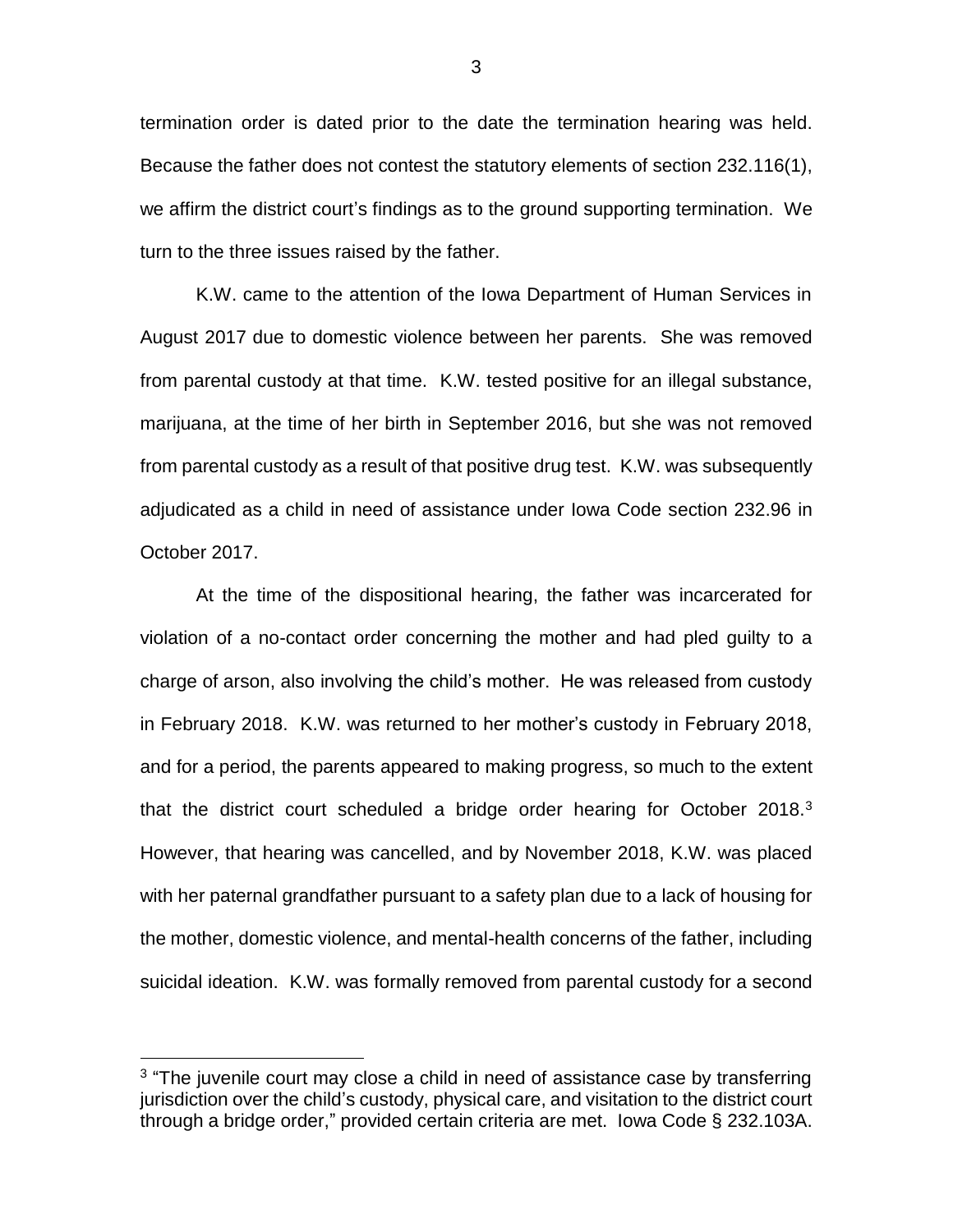time by December 2018. She remained in the custody of her paternal grandfather and step-grandmother at the time of termination hearing.

The father's probation was revoked, and he was incarcerated within the Iowa Department of Correctional Services until September 2019. Following his release from prison, he acknowledged a relapse and contact with K.W.'s mother. His relapse occurred less than two months after he was released from prison. He continued to struggle with mental-health issues. In October 2019, he tore off his drug-testing patch, acknowledging that such would test positive. He indicated that contact with K.W.'s mother caused a relapse.

K.W. is reported to be thriving in her current placement. At the time of the termination hearing, her grandfather, the current placement, described K.W. as "sweet, funny, very stubborn . . . , and undoubtedly smarter than most children her age." K.W. has been out of parental custody for over six of the last twelve months. She has experienced substantial disruption to her life, having been removed from parental custody twice since her birth. Though provided appropriate time and opportunities to show progress, the father has been unable to progress beyond fully supervised visitation. He continues to struggle with the same issues that were present at the initial removal of K.W. We affirm the district court's finding that termination is in K.W.'s best interests. *See* Iowa Code § 232.116(2).

The father also asserts, pursuant to section 232.116(3), termination should not have occurred due to the closeness of the parent-child relationship and due to the child being placed with a relative. *See* Iowa Code § 232.116(3)(a), (c). The considerations found in section 232.116(3) are permissive, and "[t]he court has discretion, based on the unique circumstances of each case and the best interests

4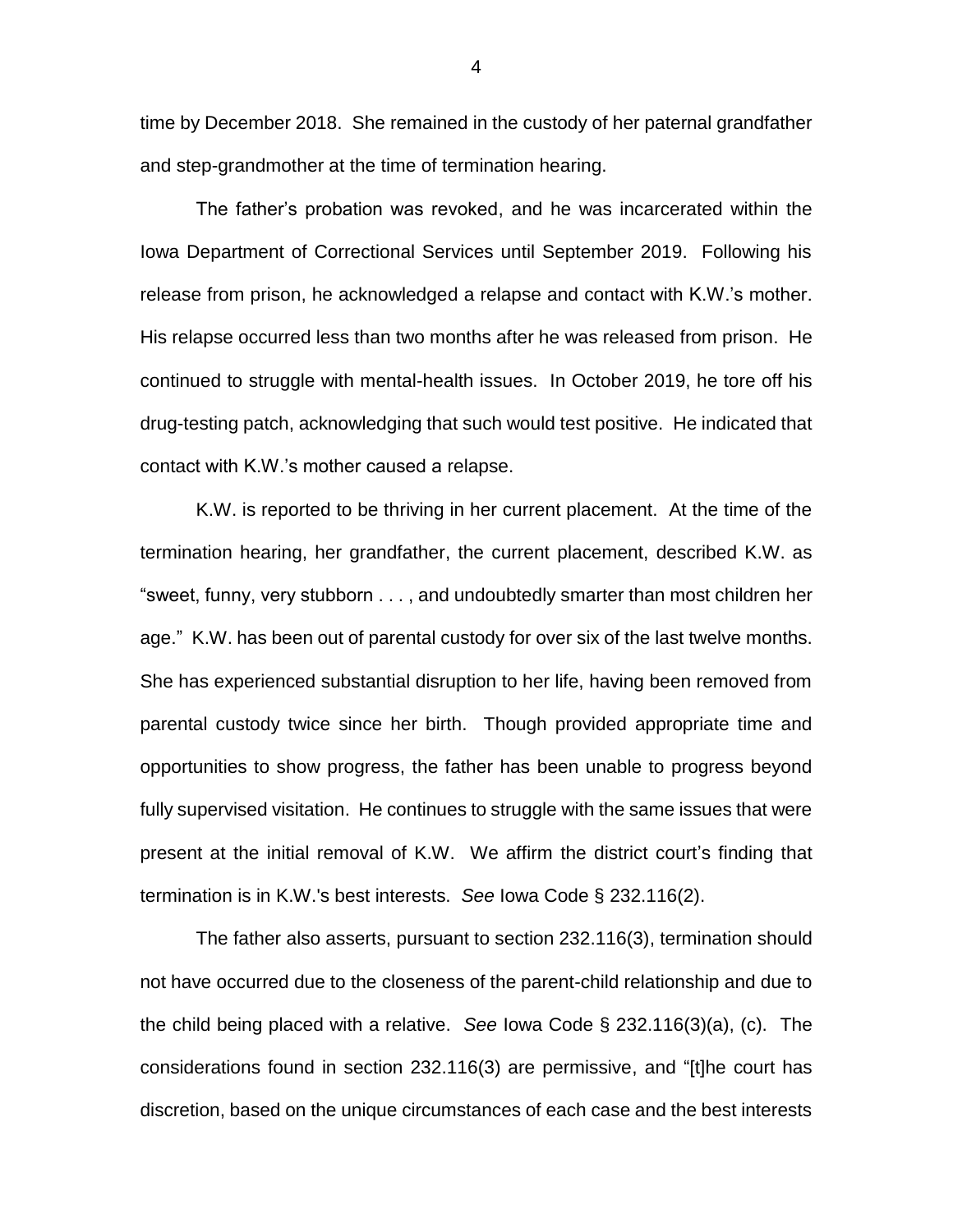of the children, whether to apply the factors in this section to save the parent-child relationship." *In re D.S.*, 806 N.W.2d 458, 474–75 (Iowa Ct. App. 2011); *see also In re C.L.H.*, 500 N.W.2d 449, 454 (Iowa Ct. App. 1993), *overruled on other grounds by In re P.L.*, 778 N.W.2d 33, 39- (Iowa 2010). We agree with the district court's decision not to apply either permissive factor that would weigh against termination under section 232.116(3).

In particular, we agree that placement with a relative, while beneficial for the

father, should not prevent permanency for K.W. As we have noted repeatedly,

Children require permanency. *See In re J.E*., 723 N.W.2d 793, 802 (Iowa 2006) (Cady, J., concurring specially) (noting the "defining elements in a child's best interest" are the child's safety and "need for a permanent home"). They are not equipped with pause buttons. *See In re A.C*., 415 N.W.2d 609, 613 (Iowa 1987) ("The crucial days of childhood cannot be suspended while parents experiment with ways to face up to their own problems."). Once the grounds for termination have been proved, time is of the essence. *See id.* at 614 ("It is unnecessary to take from the children's future any more than is demanded by statute.[").]

*In re B.R.*, No. 16-1820, 2016 WL 7395675, at \*1 (Iowa Ct. App. Dec. 21, 2016). Further, based on our independent review of the exhibits, including the grandfather's correspondence admitted at the time of the termination hearing, it is likely that in spite of the termination, the father may continue to be a part of K.W.'s life to some extent, with K.W. being afforded the stability and protection of her grandparents.

Lastly, the father argues that the case should be remanded for a new hearing, as the order terminating his parental rights was dated before the close of the evidence and before the date of the termination hearing. The termination hearing was held on November 26, 2019. The district court filed its termination